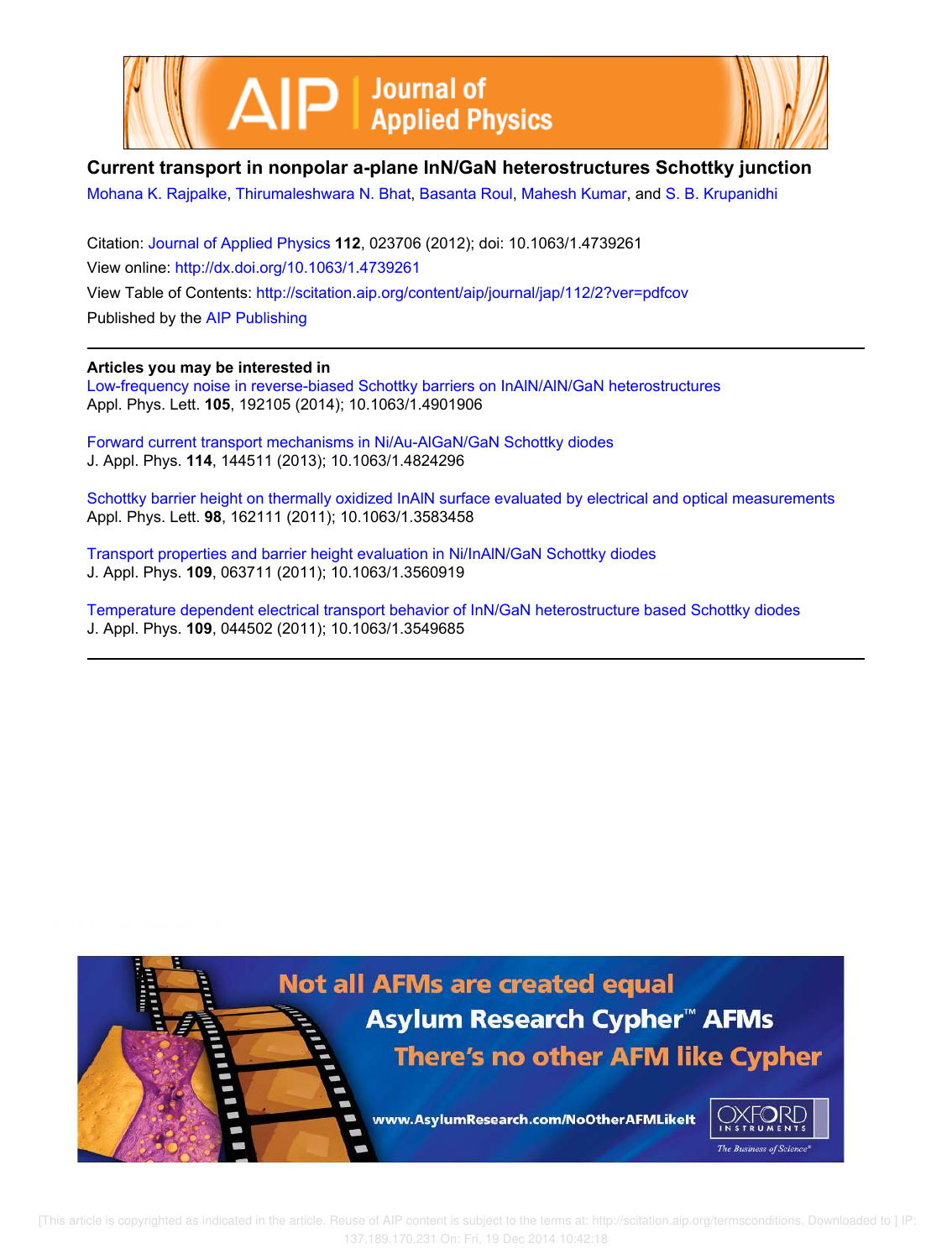# Current transport in nonpolar a-plane InN/GaN heterostructures Schottky junction

Mohana K. Rajpalke,<sup>1</sup> Thirumaleshwara N. Bhat,<sup>1</sup> Basanta Roul,<sup>1,2</sup> Mahesh Kumar,<sup>1,2</sup> and S. B. Krupanidhi<sup>1,a)</sup>

 $1$ Materials Research Centre, Indian Institute of Science, Bangalore 560012, India  $^{2}$ Central Research Laboratory, Bharat Electronics, Bangalore 560013, India

(Received 3 January 2012; accepted 27 June 2012; published online 24 July 2012)

The temperature dependent current transport properties of nonpolar a-plane  $(11\overline{2}0)$  InN/GaN heterostructure Schottky junction were investigated. The barrier height  $(\varphi_b)$  and ideally factor  $(\eta)$ estimated from the thermionic emission (TE) model were found to be temperature dependent in nature. The conventional Richardson plot of the  $ln(I_s/T^2)$  versus 1/kT has two regions: the first region (150–300 K) and the second region (350–500 K). The values of Richardson constant  $(A^*)$ obtained from this plot are found to be lower than the theoretical value of n-type GaN. The variation in the barrier heights was explained by a double Gaussian distribution with mean barrier height values  $(\overline{\varphi_b})$  of 1.17 and 0.69 eV with standard deviation  $(\sigma_s)$  of 0.17 and 0.098 V, respectively. The modified Richardson plot in the temperature range 350–500 K gives the Richardson constant which is close to the theoretical value of n-type GaN. Hence, the current mechanism is explained by TE by assuming the Gaussian distribution of barrier height. At low temperature 150–300 K, the absence of temperature dependent tunneling parameters indicates the tunneling assisted current transport mechanism.  $\oslash$  2012 American Institute of Physics. [http://dx.doi.org/10.1063/1.4739261]

#### I. INTRODUCTION

It is becoming crucial to understand the Schottky barrier formation based on the GaN related materials, from a fundamental point of view as well as forming robust Schottky diodes.<sup>1,2</sup> The physical properties of GaN and related materials make it suitable for high power devices.<sup>3</sup> Iucolano et  $al$ .<sup>4</sup> reported the fabrication of Pt based Schottky diodes on c-plane GaN. Kim et  $al$ <sup>5</sup> reported the Pd Schottky diodes grown on c-plane GaN, with higher barrier height compared to Pd Schottky diodes grown on a-plane GaN. Such variation is explained by the absence of polarization-induced surface charges for the a-plane GaN sample as compared to that of the c-plane sample. Phark et  $al^{6,7}$  reported the temperature dependent current transport in Pt Schottky contact to a-plane GaN. The Pt and Au based polar c-plane GaN Schottky diodes with higher barrier heights compare to the nonpolar a-plane GaN have been discussed in the previous report.<sup>8</sup> The Schottky barrier height (SBH) is a measure of the mismatch of the energy levels for the majority carriers across the semiconductor heterostructures or metal/semiconductor interfaces. The large difference between the band gaps of InN and GaN suggests the existence of Schottky barrier at InN/GaN interface. Chen et  $al$ .<sup>9</sup> reported transport studies on c-plane InN/GaN Schottky interfaces. Roul et  $al$ .<sup>10</sup> reported the temperature dependent barrier heights in polar c-plane InN/GaN Schottky diodes. However, there is no report on the transport behaviour of nonpolar a-plane  $(11\overline{2}0)$  InN/GaN heterostructure interfaces.

The temperature dependence of the I-V characteristics of the Schottky diodes gives the detailed information about the nature of barrier formation at the interface and their conduction process.<sup>11</sup> Usually, the thermionic emission (TE) mechanism is used to extract the Schottky barrier height and the value of the ideality factor  $(n)$  which is expected to be close to unity. However, the experimental I–V–T data obtained for many different Schottky diodes often exhibit non-ideal I–V–T characteristics and show temperature dependent barrier height and ideality factor. $11-13$  These changes are more pronounced particularly at low temperatures, which leads to nonlinearity in the activation energy plot of  $\ln(I_s/T^2)$  versus  $I/kT$ . Such behavior is usually interpreted by the existence of inhomogeneities at the interface, possibly due to doping inhomogeneities and defects at the interfaces.<sup>14–17</sup> Mamor et  $al.^{14}$  reported the lateral inhomogeneity of the SBH which is attributed to the presence of defects in the GaN film. Ravinandan et  $al.^{18}$  studied the Pt/Au Schottky contacts on n-type GaN in the temperature range of 85–405 K and reported increase in zero-barrier heights  $(\varphi_b)$  with temperature. Dogan et al.<sup>19</sup> reported the temperature dependent current–voltage (I–V) characteristics of Au/Ni/n-GaN Schottky diodes and explained the behaviour using TE model, with the help of barrier inhomogeneity at metal/GaN interface.

In this work, we have performed the temperature dependent transport studies of nonpolar a-plane InN/GaN heterostructure Schottky diode grown by plasma assisted molecular beam epitaxy (PAMBE). The thermionic emission with Gaussian distribution was used to investigate the anomalous variation of barrier height and ideal factor with temperature.

a)Author to whom correspondence should be addressed. Electronic mail: sbk@mrc.iisc.ernet.in.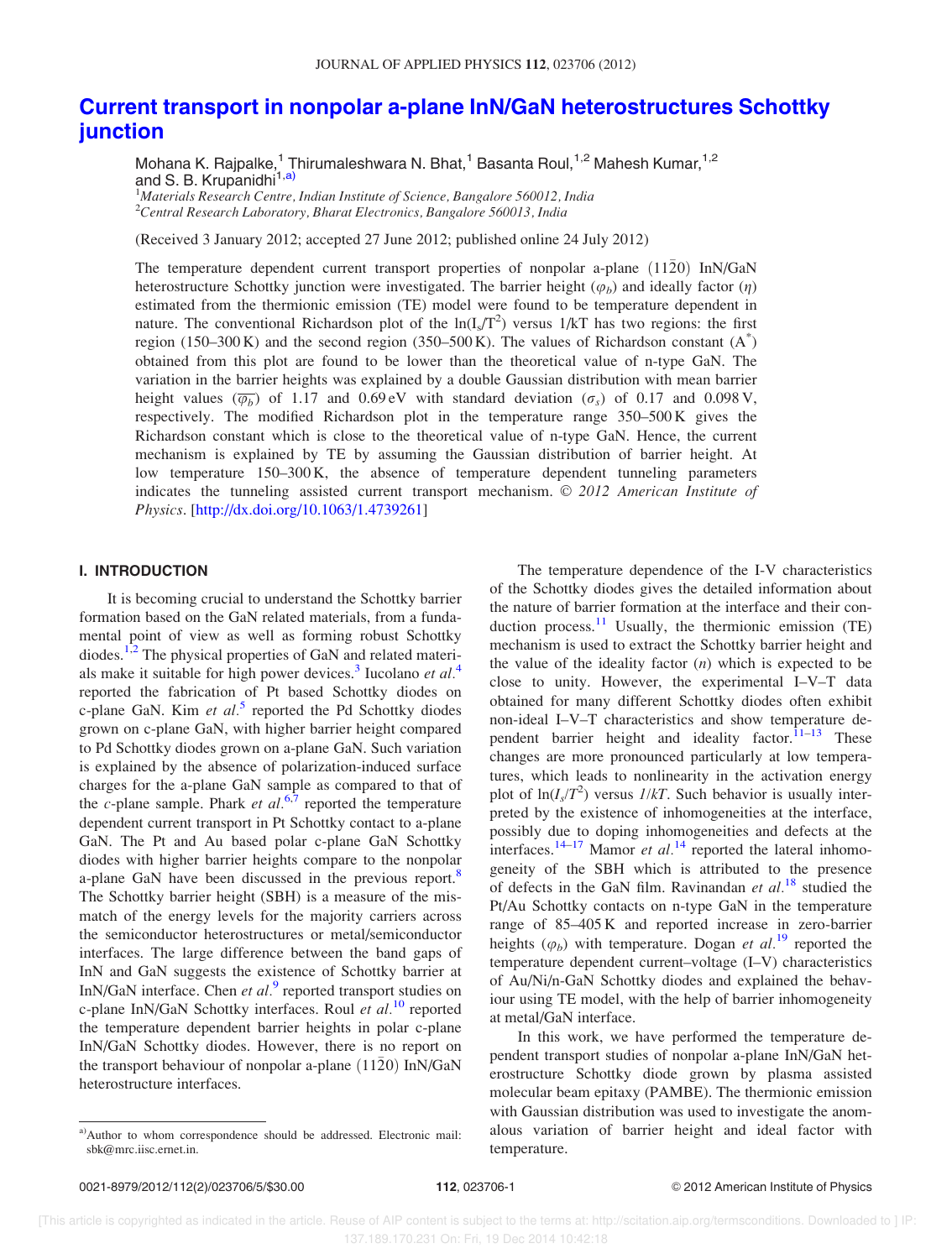#### II. EXPERIMENTAL PROCEDURE

Nonpolar a-plane  $(11\bar{2}0)$  InN/GaN  $(\sim 200 \text{ nm}/200 \text{ nm})$ heterostructures were grown on r-sapphire substrate by Omicron Nanotechnology plasma assisted molecular beam epitaxy (MBE) system. Sapphire substrates were degreased using trichloroethylene and etched using  $H_2SO_4$ : $H_3PO_4$  (3:1) at  $150^{\circ}$ C for 20 min and rinsed with deionized water before loading into the molecular-beam epitaxy chamber. Thermal cleaning was done at  $850^{\circ}$ C inside MBE chamber for 30 min under ultra high vacuum (MBE pressure  $\sim$ 1  $\times$  10<sup>-10</sup> mbar). Low temperature GaN buffer layer of thickness 20 nm was grown at 500 $\degree$ C followed by GaN epilayer growth at 760 $\degree$ C. Finally, low temperature InN buffer layer  $(\sim 20 \text{ nm})$  was grown at  $400\degree$ C followed by InN epilayer ( $\sim$ 180 nm) growth at  $500^{\circ}$ C temperature. During growth, the nitrogen pressure was kept at  $2.8 \times 10^{-5}$  mbar, corresponding to the nitrogen flow rate of 0.5 sccm and the forward RF-power of the plasma source was kept at 350 W. The structural characterization of the film was carried out by reflection high energy electron reflection (RHEED) and high resolution x-ray diffraction (HRXRD) measurements using a Bruker-D8 discover diffractometer. Ecopia HMS-5000 Hall-effect measurement system was used to determine the carrier concentration of undoped n-type a-plane GaN. The carrier concentration of nonpolar a-plane GaN layer was found to be  $5.1 \times 10^{17}$  cm<sup>-3</sup> at room temperature. The area of the junction between InN and GaN is  $4 \times 10^{-2}$  cm<sup>2</sup>. The two aluminium (Al) metal contacts (ohmic) were fabricated to the InN and GaN. The I-V measurements were carried out by using computer interfaced Keithley-236 source meter system in the temperature range of 150-500 K by steps of 50 K.

#### III. RESULTS AND DISCUSSION

Fig. 1 shows  $2\theta$ - $\omega$  scan of nonpolar a-plane (1120) InN/ GaN heterostructures grown on r-plane  $(1\overline{1}02)$  sapphire substrate. The peak at  $57.7^{\circ}$  and  $51.61^{\circ}$  are assigned to the a-plane  $(11\overline{2}0)$  GaN and a-plane  $(11\overline{2}0)$  InN reflections, respectively, along with that from the r-plane sapphire



FIG. 1.  $2\theta$ - $\omega$  HRXRD scan of nonpolar a-plane InN/GaN heterostructures grown on r-sapphire substrate.



FIG. 2. RHEED patterns of (a) a-plane (11-20) GaN (b) a-plane (11-20) InN taken along (0 0 0 1) azimuth.

substrate. Figures  $2(a)$  and  $2(b)$  show the RHEED patterns in the azimuths [0001] for a-plane GaN and a-plane InN, respectively. The Bragg spots appear with weak streaky lines in the RHEED patterns observed for a-plane GaN confirms the reasonable smooth surface. Spotty nature of a-plane InN RHEED pattern indicating the 3D growth of nonpolar a-plane InN.

Fig. 3 shows the room temperature I-V characteristic curve of nonpolar a-plane InN/GaN heterostructure Schottky diode. The inset figure shows the schematic diagram of the device. The rectifying behaviour of the I-V curve indicates the existence of Schottky barrier at the InN and GaN interface. The forward current-voltage  $(I-V)$  characteristics of the nonpolar a-plane  $(1120)$  InN/GaN heterostructure in the temperature range of 150-500 K are shown in Fig. 4. The values of Schottky barrier height ( $\varphi_b$ ) and the ideality factor ( $\eta$ ) for the junction were calculated as a function of measuring temperature and by fitting the linear region of the forward I-V curves using the thermionic model (TE) model. From the TE theory, where  $qV > 3kT$ , the relation between current and applied bias voltage for the Schottky diode is given by $^{20,21}$ 

$$
I = I_s \exp\left(\frac{qV}{\eta kT}\right),\tag{1}
$$

where

$$
I_s = AA^*T^2 \exp\left(-\frac{\varphi_b}{kT}\right). \tag{2}
$$



FIG. 3. The room temperature I-V characteristics of the nonpolar a-plane InN/GaN Schottky junction. The inset shows the schematic diagram of the nonpolar a-plane InN/GaN heterojunction.

 [This article is copyrighted as indicated in the article. Reuse of AIP content is subject to the terms at: http://scitation.aip.org/termsconditions. Downloaded to ] IP: 137.189.170.231 On: Fri, 19 Dec 2014 10:42:18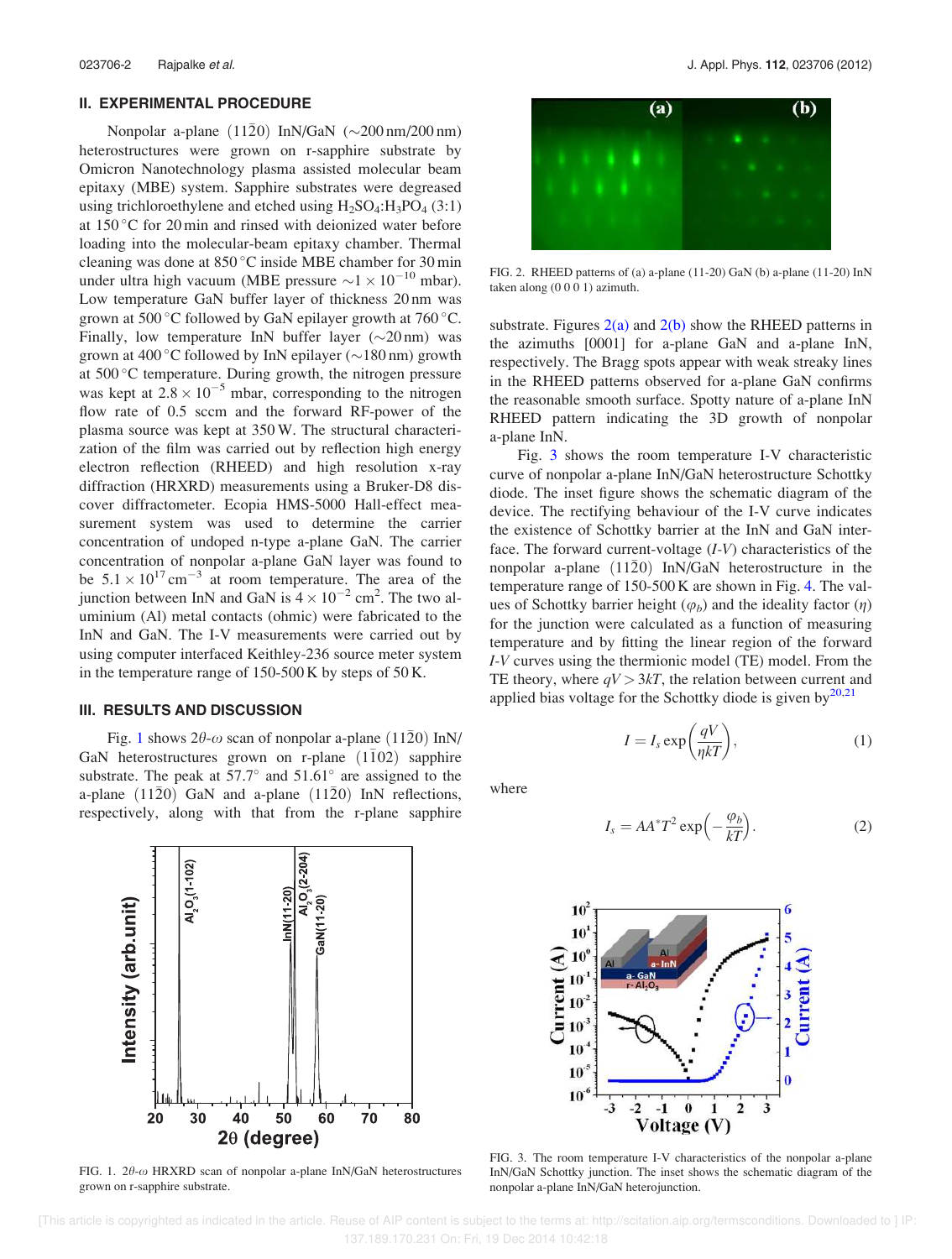

FIG. 4. The temperature dependent forward I-V characteristics for the nonpolar a-plane InN/GaN Schottky junction.

Here,  $I_s$  is the saturation current density, T is the measurement temperature, A is the contact area,  $A^*$  is the Richardson's constant,  $k$  is the Boltzmann constant,  $q$  is the electron charge,  $\varphi_b$  is the Schottky barrier height, and  $\eta$  is the ideality factor. The theoretical value of  $A^*$  was assumed to be 24 A cm<sup>-2</sup> K<sup>-2</sup>.<sup>20</sup> The values of  $\varphi_b$  and  $\eta$  at different temperatures were obtained from the linear region of the forward I-V characteristics by fitting Eq. (1) as shown in Fig. 5. The temperature dependent variation has been observed for both  $\varphi_b$  and  $\eta$ , i.e.,  $\varphi_b$  increases and  $\eta$  decreases with increasing temperature. We found n and  $\varphi_b$  values ranging from 1.65 and  $0.83 \text{ eV}$  (500 K) to 4.1 and  $0.4 \text{ eV}$  (150 K), respectively. Thus, the temperature dependence of  $\varphi_b$  indicates the inhomogeneous nature of InN/GaN interface. Our earlier report on polar c-plane InN/GaN heterostructures also shows the inhomogeneous barrier height.<sup>10</sup> The inhomogeneous SBH may arise due to the various types of defects present at the InN/GaN interface.<sup>15,17</sup> Kim et al.<sup>22</sup> observed the temperature dependent barrier height and ideality factor in Pt/a-plane GaN Schottky diode and the observed inhomogeneity were explained in terms of surface defects in nonpolar a-plane GaN.

In order to evaluate the barrier height  $(\varphi_b)$ , Richardson plot of saturation current has been used. Equation (2) can be rewritten as



FIG. 5. The temperature dependent variation of barrier height with the ideality factor.



FIG. 6. The conventional Richardson's plot of  $\ln(I_s/T^2)$  versus  $I/kT$ .

Fig. 6 shows the temperature dependent  $\ln(I_s/T^2)$  versus  $I/kT$  plot in the temperature range of  $150 K-500 K$ . The two linear regions have been observed in the temperature region  $150 K-300 K$  and  $350 K-500 K$ . The fitting of these two regions reveals the values of Richardson's constant  $(A^*)$  and barrier height ( $\varphi_b$ ), which were found to be  $1.08 \times 10^{-4}$  A  $\text{cm}^{-2} \text{ K}^{-2}$  and 0.27 eV for the first region (350 K–500 K) and  $3.88 \times 10^{-8}$  A cm<sup>-2</sup> K<sup>-2</sup> and 0.08 eV for the second region (150 K–300 K), respectively. The calculated values of Richardson constant  $(A^*)$  are much lower than the theoretical value of 24 A  $cm^{-2}$  K<sup>-2</sup> for n-GaN. The deviation of Richardson plot indicates the inhomogeneous barrier heights and potential fluctuations at the interface, which consist of low and high barrier areas.<sup>23–25</sup> At low temperature the carriers are able to surmount the lower barriers and as the temperature increases the carriers have sufficient energy to surmount the higher barrier at the InN/GaN interface, thereby increase in the measured barrier height with increasing the temperature.

The inhomogeneous nature of Schottky barrier at the InN/GaN interface can be explained by considering the Gaussian distribution of barrier height, which can be written  $as^{26,27}$ 

$$
P(\varphi_b) = \frac{1}{\sigma_s \sqrt{2\pi}} \exp\left[ -\frac{(\varphi_b - \overline{\varphi_b})^2}{2\sigma_s^2} \right],\tag{4}
$$

where  $1/\sigma_s\sqrt{2\pi}$  is the normalization constant and  $\overline{\varphi_b}$  and  $\sigma_s$ are the mean and standard deviation of barrier height, respectively. The effective barrier height,  $\varphi_b$  given by the expression,

$$
\varphi_b = \overline{\varphi_b} - \frac{q\sigma^2}{2kT},\tag{5}
$$

where  $\overline{\varphi_b}$  is the zero bias mean barrier height and  $\sigma_s$  is the standard deviation which are linearly bias dependent on Gaussian parameters.

Fig. 7 shows the  $\varphi_h$  verses q/2kT plots. From Fig. 7, the straight line whose intercept point is equal to the zero bias mean barrier height  $(\overline{\varphi_b})$  and the slope gives the standard deviation  $(\sigma_s)$ , which measure the extent of inhomogeneities present at the interface. Fig. 7 shows two linear regions

 [This article is copyrighted as indicated in the article. Reuse of AIP content is subject to the terms at: http://scitation.aip.org/termsconditions. Downloaded to ] IP: 137.189.170.231 On: Fri, 19 Dec 2014 10:42:18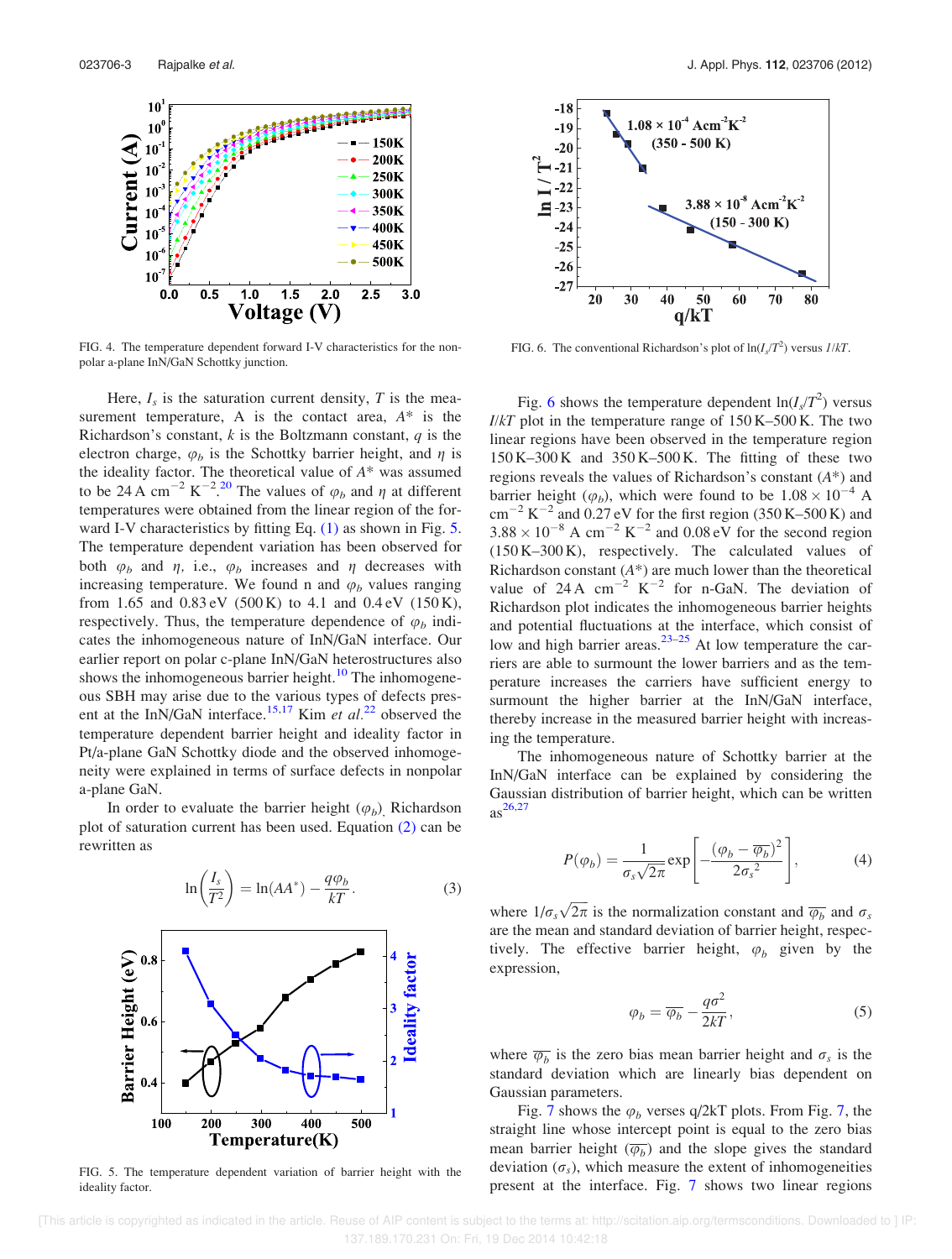

FIG. 7. Plot of  $\varphi_{ap}$  versus q/2kT.

indicating the existence of double Gaussian distribution of barrier height at the InN/GaN interface. The intercept and slopes of these straight lines give two sets of values of  $\overline{\varphi_h}$ and  $\sigma_s$  as 1.17 eV and 0.17 V in the temperature range of 350–500 K and 0.69 eV and 0.098 V in the temperature range of 150–300 K, respectively.

Due to the barrier height inhomogeneities, the conventional Richardson plot is modified, which is given by

$$
\ln\left(\frac{I_s}{T^2}\right) - \left(\frac{q^2\sigma^2}{2k^2T^2}\right) = \ln(AA^*) - \frac{q\overline{\varphi_b}}{kT}.
$$
 (6)

Fig. 8 shows the modified  $ln(I_s/T^2) - q^2 \sigma^2 / 2k^2 T^2$  versus  $q/kT$  plots. From Fig. 8, the intercept point determines the value of AA\* and the slope gives the zero bias mean barrier height  $(\overline{\varphi_b})$ . Thus, the  $\ln(I_s/T^2)$ - $q^2\sigma^2/2k^2T^2$  values were calculated for both two values of  $\sigma_s$  obtained in the temperature ranges of 150–300 K and 350–500 K. In the first region  $(300-500 \text{ K})$ , the values of the zero bias mean BH  $(\overline{\varphi_b})$  and effective Richardson constant (A\*) were obtained from the slope and intercept of this straight line found to be 1.15 eV and 19.5 A/cm<sup>2</sup>  $K^2$ , respectively. The obtained Richardson constant in the temperature range of 350–500 K is very close to the theoretical value of 24 A/  $\text{cm}^2$  K<sup>2</sup> for n-type GaN. For polar c-plane InN/GaN, the value of BH  $(\overline{\varphi_b})$  and effective Richardson constant  $(A^*)$ were found to be  $1.6 \text{ eV}$  and  $25.8 \text{ A/cm}^2 \text{ K}^2$ , respectively.<sup>10</sup> The barrier height of nonpolar a-plane InN/GaN (1.15 eV) found to be lesser compared to c-plane InN/GaN (1.6 eV)



FIG. 8. Modified Richardson plot of  $\ln(I_s/T^2) - q^2 \sigma^2/2k^2 T^2$  versus  $q/kT$ .



FIG. 9. Plot of  $nk_BT$  as a function of  $k_BT$ .

heterostructures. The reduced barrier height in nonpolar aplane InN/GaN with respect to the polar c-plane InN/GaN could be explained in terms of absence of polarization field at the interface.

In the second region  $(150-300 \text{ K})$ , the values of the zero bias mean BH ( $\overline{\varphi_b}$ ) and Richardson constant are 0.62 eV and  $4.9 \times 10^{-2}$  A/cm<sup>2</sup> K<sup>2</sup>, respectively. The large deviation of A\* in the temperature range of 150–300 K indicates that the TE mechanism does not dominates in the low temperature (150–300 K). Fig. 9 shows  $E_0 = \eta kT$  versus kT plot for the nonpolar a-InN/GaN Schottky diode in the temperature range of 150–500 K. When the thermionic field emission (TFE) model or field emission (FE) model controls the current transport, the forwardbias currents are given by $^{28}$ 

$$
I = I_0 \exp\left(\frac{qV}{E_0}\right),\tag{7}
$$

where

$$
E_0 = E_{00} \coth\left(\frac{E_{00}}{kT}\right) = \eta kT. \tag{8}
$$

From Fig. 9, one can see that the value of  $E_0$  is independent of temperature at the low temperature (150–300 K). If the FE dominates, then the  $E_0$  will lie on straight line.<sup>29</sup> In this case,  $E_0$  is independent of temperature and  $E_0 = E_{00}$ .<sup>30</sup> As seen from the figure,  $E_0 = E_{00}$  was obtained 53 meV. The relatively large  $E_{00}$  values compared to the  $kT$  values in the temperature of 150–300 K indicate that the tunneling current is a dominant component at low temperature. The possible origin of the high characteristics energy or the FE current transport may be attributed to the accumulation of a large amount of defect states near the InN/GaN interface. At low temperatures, carrier does not have enough energy to surmount the barrier. Hence, it will tunnel through the defects at the interface. At higher temperature (350–500 K), the carriers have enough energy to surmount the barrier and current transport is dominated by TE mechanism.

#### IV. CONCLUSION

The forward bias I-V characteristics of the nonpolar a-plane  $(11\overline{2}0)$  InN/GaN heterostructure were measured in the temperature range of  $150-500$  K. The measured values of

 [This article is copyrighted as indicated in the article. Reuse of AIP content is subject to the terms at: http://scitation.aip.org/termsconditions. Downloaded to ] IP: 137.189.170.231 On: Fri, 19 Dec 2014 10:42:18